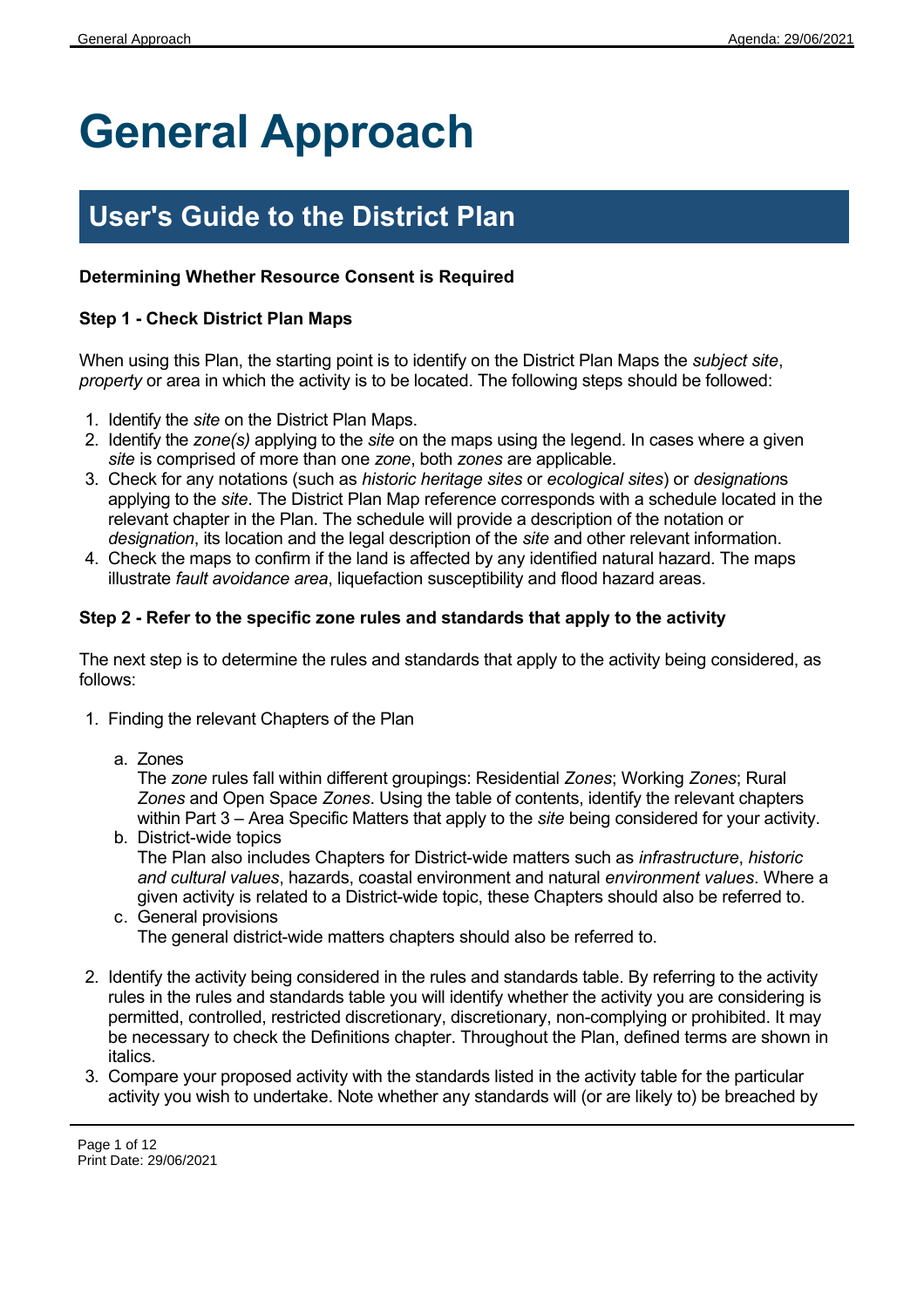your proposal.

4. In some cases, a standard may be different if the adjoining *zone* is different from your own. The standards in your *zone* will tell you whether this is the case, for example, *Local Centre Zone* adjoining a *Residential Zone*.

#### **Step 3 - Check the rules and standards for any special notation applying to the site**

Check the rules and standards applying to any notation or *designation* relating to the *site* as these will affect the status for a proposed activity. If, for example, the *site* is subject to a *designation*, you will need to seek the prior written consent of the authority which is responsible for the *designation* before undertaking any activity that would prevent or hinder the public work or work to which the *designation* applies.

Likewise, where the *site* is identified on the District Plan Maps as being subject to a *natural hazard*, the Natural Hazards chapter should be referred to so as to determine whether the activity requires *resource consent*.

#### **Step 4 - Determine whether resource consent is required**

If the activity is listed as permitted and it meets all the *permitted activity* standards for the relevant *zone* and feature rule categories, *resource consent* is not required. If the activity you propose to undertake is specified under a different activity category (controlled, discretionary, etc), or if it is listed as permitted but fails to meet the relevant *permitted activity* standard(s), you will require *resource consent* before proceeding with the activity. Seek advice or confirmation if necessary.

It should also be noted that:

- 1. most *subdivisions* will require a *financial contribution*. Check the Financial Contributions chapter to see whether you meet the standards and whether you will have to make any *financial contribution*s; and
- 2. the provisions of Regional Plans prepared by the Greater Wellington Regional Council may also apply to many activities, and reference should therefore be made to those documents prior to carrying out activities.

The *resource consent* process is specified by the Resource Management Act 1991. Information and guidance on the *resource consent* process is provided online by the Ministry for the Environment.

# **Information to be Submitted with an Application for Resource Consent**

#### **Requirements for information**

For the *Council* to be able to process an application for a *resource consent*, an applicant must provide adequate information (in accordance with Section 88 and Schedule 4 of the *RMA* 1991) to enable the environmental *effect*s of the activity to be assessed.

Applications should be in the same or similar format as Form 9 of the Resource Management (Forms, Fees, and Procedure) Regulations 2003. Copies of this form can be obtained from *Council's office*s.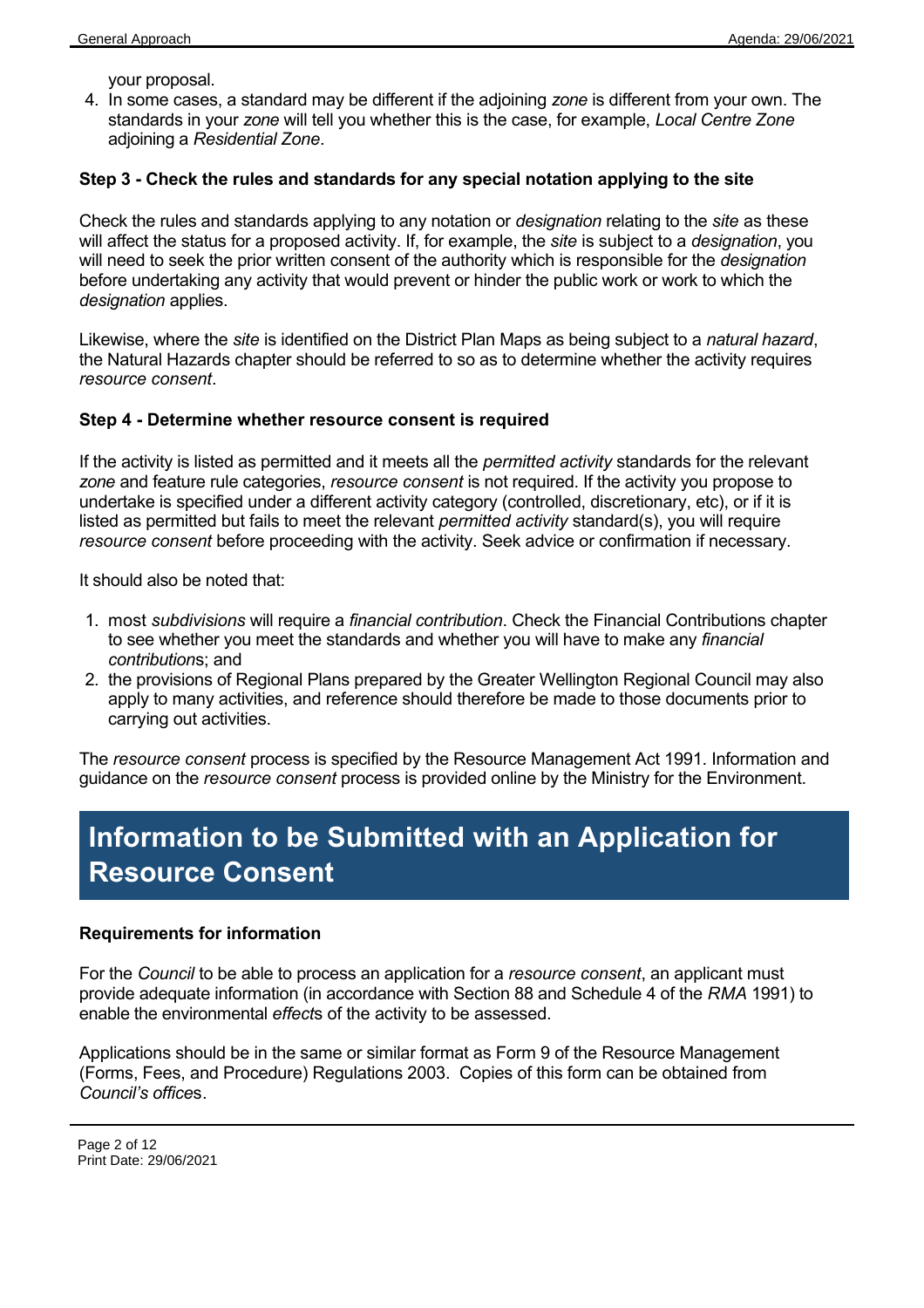Where the *Council* considers that insufficient information has been supplied to enable an appropriate decision to be made under Section 104 of the *RMA*, the applicant will be informed and the *resource consent* will not be advanced.

Where the *Council* determines that an application is incomplete the application will be returned to the applicant within ten working days with written reasons for the determination in accordance with Section 88 of the *RMA*.

It is to an applicant's advantage to discuss their application proposals with the *Council* staff and where appropriate the Department of Conservation, the Wellington Regional Council, *tāngata whenua* and other interested groups before an application is formally lodged. This may enable any minor difficulties to be resolved in an informal way and may help to avoid unnecessary delay caused by formal requests for more information.

#### **Land Use Consent**

An application for a land use consent must include:

- 1. A description of the activity for which consent is sought and its location.
- 2. An assessment of any actual or potential *effect*s that the activity may have on the *environment*. This includes *wetlands*, *indigenous vegetation* (as defined in the Definitions chapter), landscapes and natural features, cultural and *historic heritage* sites and any of the features listed in the Schedule of Historic Heritage (Schedule 7) and on people and communities. The application should include detail of how any adverse *effect*s will be avoided, remedied or mitigated (for example through provisions such as preservation and covenants on the title).

**Note**: Section 88(2)(b) of the RMA states that the application must include the information in relation to the activity, including an assessment of the activity's *effect*s on the *environment* (AEE) as required by Schedule 4 of the *RMA*. The AEE must include such detail as corresponds with the scale and significance of the *effect*s that the activity may have on the *environment*.

- 3. Any information required to be included in the application by the District Plan or regulations made under the *RMA*.
- 4. A statement specifying all other *resource consents* that the applicant may require from any consent authority in respect of the activity to which the application relates and whether or not the applicant has applied for such consents.

## 5. **SITE INFORMATION**

The following must be supplied:

- a. the correct street address;
- b. the legal description(s) of the *site*; and
- c. a current copy of the record of title for the *property,* or each *property* within the *site* (no more than 3 months old).

#### 6. **SITE PLANS**

Plans must be supplied and drawn to an appropriate metric scale to show sufficient detail of the proposal to enable *Council* to determine its *effect*s. If the plans are larger than A3 size, copies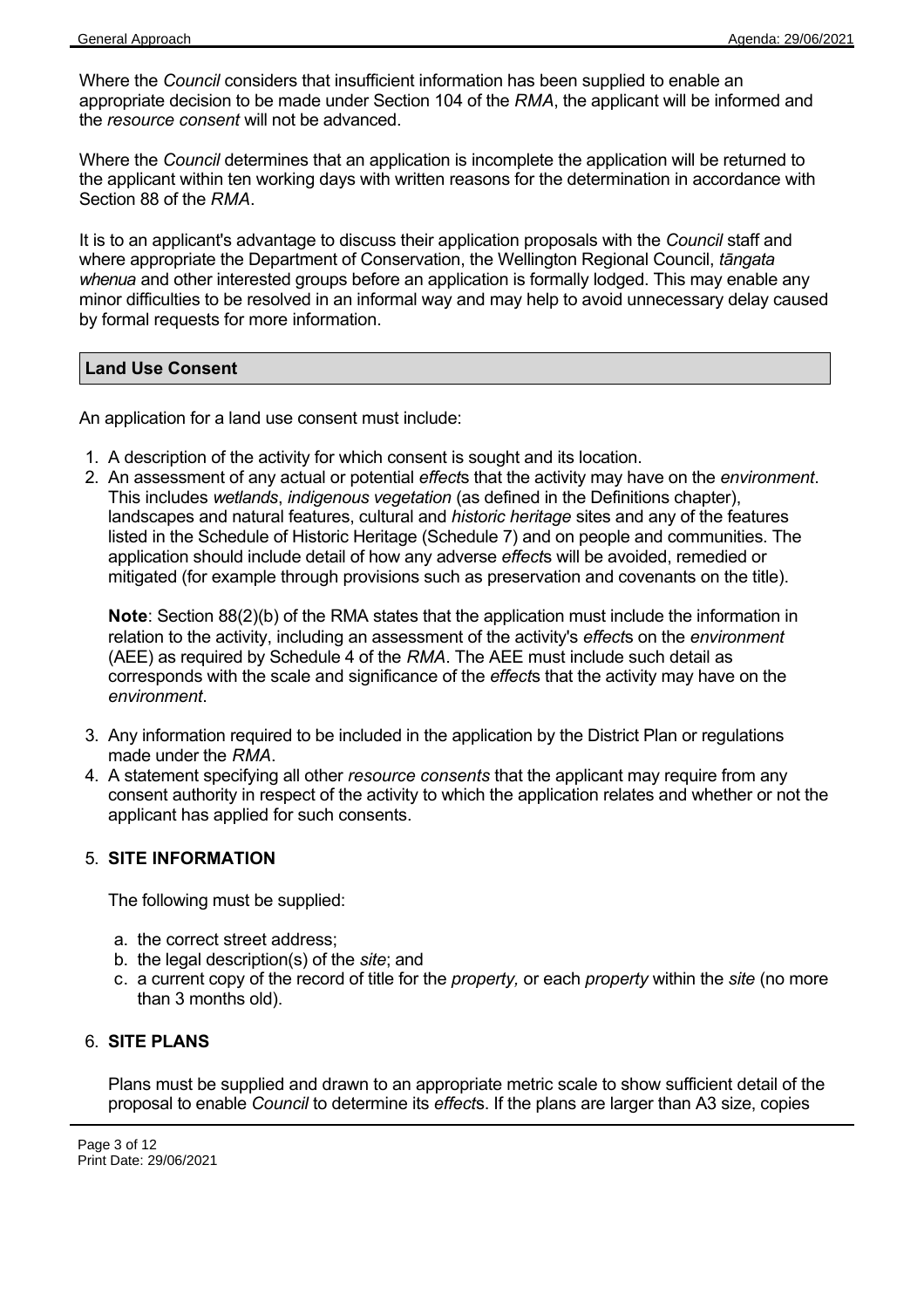reduced to A3 must also be provided.

The *site* plans must show:

- a. a north point accurately orientated;
- b. a unique plan number and title describing the proposal and the *site*; and
- c. the date, name of the company and locality plan where appropriate.

Two plans are required (unless all of the relevant information can be shown on one plan):

A site plan detailing the existing situation including:

- a. topography (noting significant landforms and natural features);
- b. watercourses and catchment orientation;
- c. all vegetation over 3 metres in height (including any vegetation located on or adjacent to the legal road or surrounding properties);
- d. all record of title boundaries;
- e. road frontages;
- f. existing buildings (indicating those to be retained);
- g. buildings on adjacent sites;
- h. any existing heritage features (including archaeological sites, cultural sites, geological features, ecological sites, listed trees and buildings); and
- i. existing high voltage electricity transmission lines and high pressure gas pipelines.

A site plan detailing the proposed development including:

- a. The design of earthworks including cut and fill volumes, depths and final levels and original ground level contours of the site;
- b. the layout and location of proposed structures and buildings or alterations to existing structures and buildings;
- c. the location of proposed activities, vehicle parking, servicing, circulation and manoeuvring, pedestrian and vehicular access;
- d. floor plans;
- e. a calculation of coverage;
- f. all landscape designs, site planting details and fencing; and
- g. if the site is subject to one or more hazards, a report from a suitably qualified and experienced person may be required on the extent of the existing and potential natural hazard. The report may be required to address the implication of the hazard on the proposed *development* or activity, and the actions required to mitigate any adverse *effect*.
- 7. The applicant must provide, where relevant, elevation drawings, numbered and drawn to a metric scale of 1:100 (or as otherwise agreed) showing:
	- a. the relationship of *buildings* to *original ground level* and finished ground levels;
	- b. the extent of compliance with relevant plan rules including solar access and maximum *building height*;
	- c. elevations from the street showing the relationship of proposed *structures* to *structures* on adjacent *sites*, including the location of existing private outdoor spaces and main living area windows (where these have outlook over the *development*); and
	- d. shade diagrams for mid-winter for *medium density housing.*

# 8. **APPLICATIONS REQUIRING A TRANSPORT ASSESSMENT AND A TRAVEL PLAN**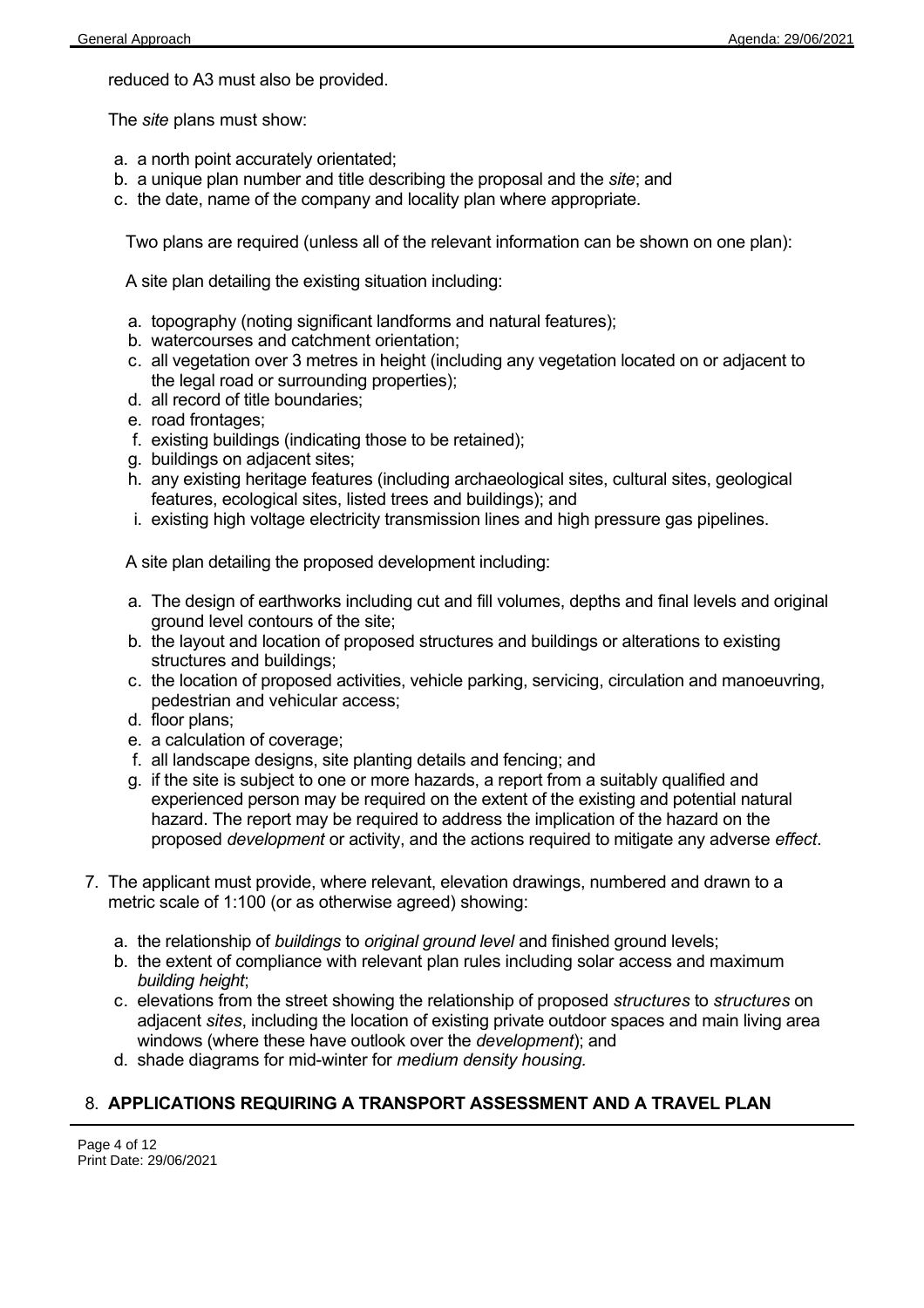A *transport assessment* and a *travel plan* prepared by a suitably qualified person must be provided with the following applications:

- a. *Major traffic activities* identified as *Restricted Discretionary Activities* in Rule TR-R10.
- 9. Where applications involve or are likely to affect *historic heritage* items listed in the Schedule of Historic Heritage (Schedule 7) the following information will be required:

#### Applications affecting *archaeological sites*

Applicants should first check with the NZ Archaeological Association filekeeper for information on recorded sites, previous surveys or additional sites and with *iwi* for information on cultural sites. Where no archaeological survey has been conducted for a particular *property*/area a survey should be done by the applicant to determine the *effect*s of the proposal and provide for the avoidance, remediation and mitigation of *effect*s. Applicants should note that if an *archaeological site* is to be modified, an application must be made to Heritage New Zealand Pouhere Taonga (HNZPT) for an authority to destroy, damage or modify the site.

#### Applications affecting *historic heritage sites,* places and areas

Applicants should consult with HNZPT. A full description of the *historic heritage* value of the place is required. Applicants may also be required to prepare a building report or heritage inventory for the *building* or *structure* or a conservation plan for the *site* or area. In preparing a conservation plan, applicants should be guided by reference to the HNZPT document "Guidelines for Preparing a Conservation Plan" prepared by Greg Bowron and Jan Harris – refer HNZPT website (www. heritage.org.nz).

#### Assessments of *effects* on *historic heritage*

In respect of *historic heritage*, an assessment of effects shall contain:

- a. a detailed description of the proposal;
- b. an explanation of the nature of the *historic heritage* affected, i.e. *historic heritage building*/places/site/area/*waahi tapu* including existing plan, elevations and annotated photographs;
- c. the specific location of the *historic heritage* (preferably a map showing the location of the resource and area of impact the proposal has or is likely to have on the resource);
- d. a statement as to whether the activity will affect the whole/part of the *historic heritage*;
- e. an indication as to how adverse *effect*s on *historic heritage* values will be mitigated;
- f. where it is likely a significant adverse *effect* will result, a description of any possible alternative location or methods of undertaking the activity;
- g. the preferred option for protecting the *historic heritage* values;
- h. what consultation (if any) has occurred with the relevant *iwi* authority or HNZPT; and
- i. a statement of the actual and potential effects of the proposal on historic heritage.

**Note**: All applications will be considered with regard to the Historic Heritage, Notable Trees and Sites and Areas of Significance to Māori chapters.

- 10. Where land use consent is required for *trimming* or *modification* of any vegetation that:
	- a. is *indigenous vegetation* within an *ecological site* listed in Schedule 1; or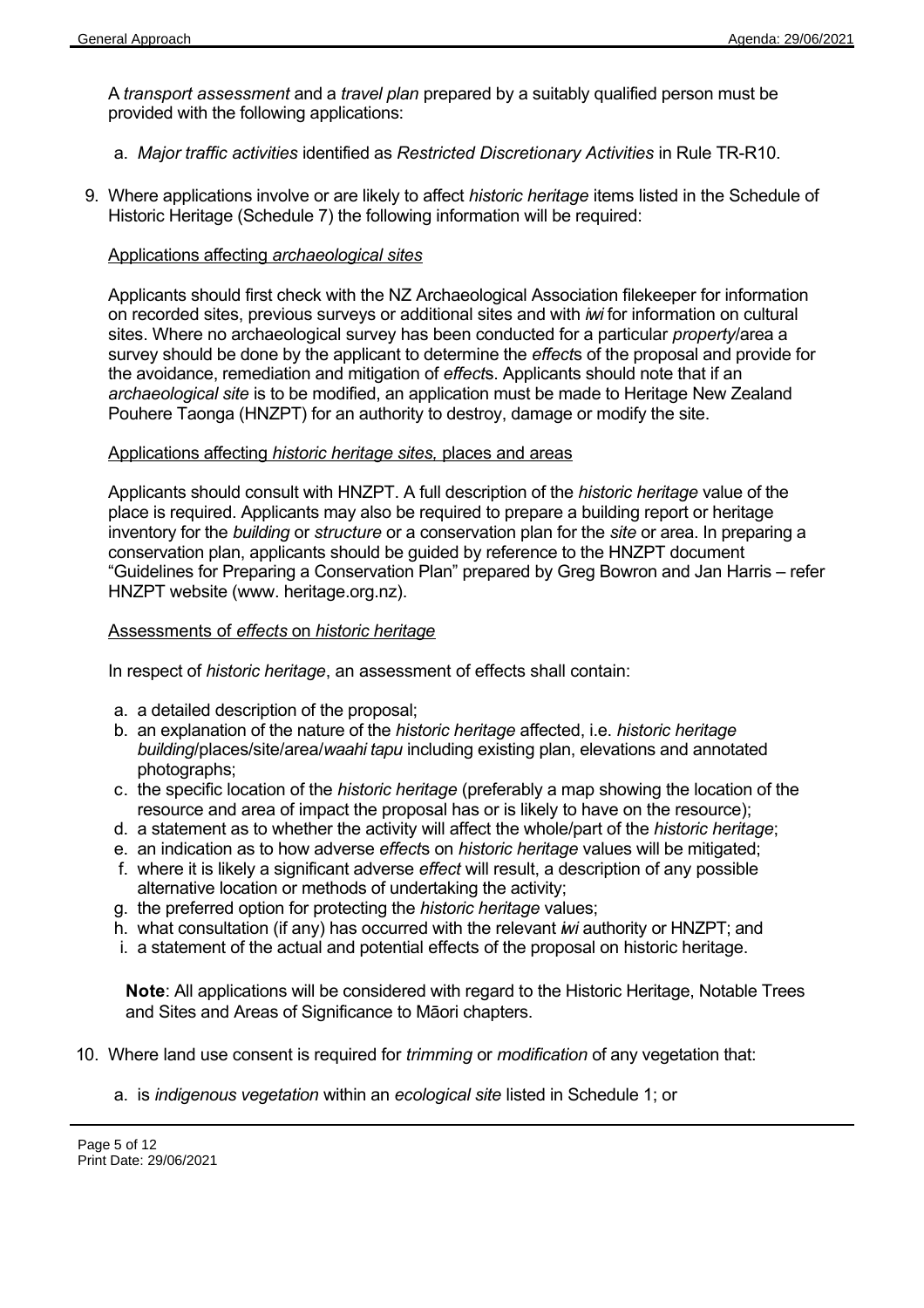- b. is a *key indigenous tree species* (Schedule 2) or a *key indigenous tree* listed in Schedule 2; or
- c. is a *rare and threatened vegetation species* listed in Schedule 3; or
- d. a *notable tree* listed in Schedule 8; or
- e. is in or within 20 metres of a *water body* or the coastal marine area where it is not within the *urban environment*;

the application must include the following information:

- i. a plan showing the location of any vegetation intended to be trimmed or modified including the extent of the canopy of affected *trees;*
- ii. an assessment prepared by a suitably qualified arborist or botanist describing the condition of the vegetation intended to be trimmed or modified and the impact of any proposed *modification* on other nearby protected vegetation;
- iii. details of the intended method of *trimming* or *modification* and of the proposed method of removal of vegetation including measures proposed to prevent debris entering any waterway;
- iv. measures proposed to mitigate any adverse *effect*s of the proposed activity; and
- v. measures proposed to minimise damage to the root systems of remaining vegetation.
- 11. Any other information necessary to determine the *effect*s of the proposal or which is specifically requested in the District Plan rules. This could include noise assessment, ecological assessment, visual or landscape assessment, *transport assessment* or *travel plan*.

## 12. **IN RESPECT OF CONTROLLED AND RESTRICTED DISCRETIONARY ACTIVITIES**

For *controlled activities* and *restricted discretionary activities*, applications will only be assessed with regard to those matters specifically identified in the District Plan rules. The information to be supplied must include an assessment of any likely *effects* on the *environment*. This can be limited to that which is necessary to address the matters under consideration.

## 13. **IN RESPECT OF DISCRETIONARY AND NON-COMPLYING ACTIVITIES**

For discretionary and *non-complying activities*, applications will be assessed with regard to their *effects* on the *environment* as well as the New Zealand Coastal Policy Statement, National Policy Statements, Regional Policy Statement and any relevant objectives, policies, rules or standards. The information to be supplied must include an assessment of compliance with these matters.

## **Subdivision Consents**

An application for a *subdivision* consent shall include:

1. An assessment of any actual or potential *effect*s that the activity may have on the *environment*, including *wetlands*, significant *indigenous vegetation* (as defined in the Definitions Chapter), land form features, cultural and heritage sites and on any of the features listed in the Schedule of Historic Heritage (Schedule 7) and on people and communities and how any adverse *effects* will be avoided, remedied or mitigated through provisions such as preservation and covenants on the title.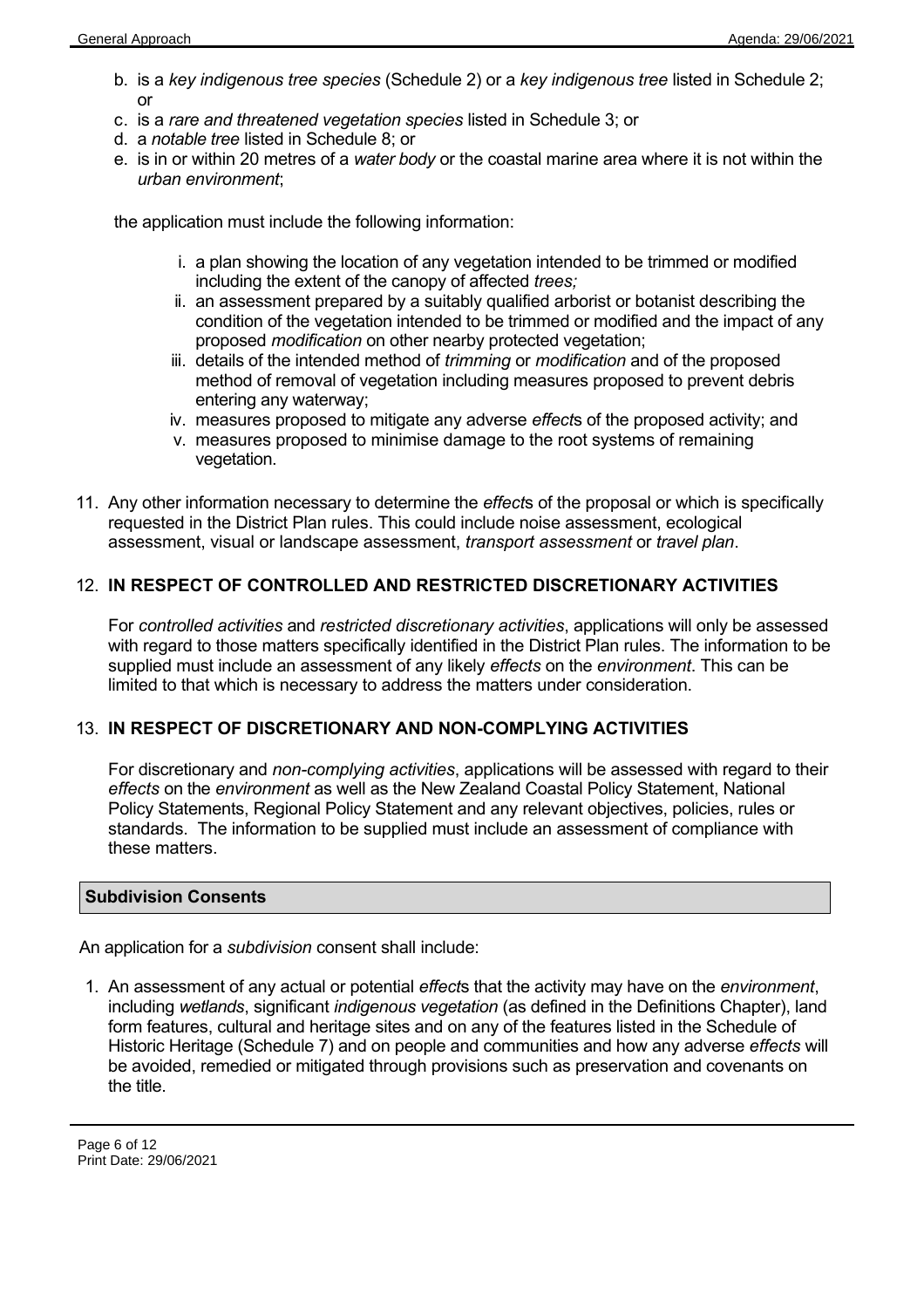**Note**: Section 88 of the *RMA* states that the application must include the information in relation to the activity, including an assessment of the activity's *effects* on the *environment* (AEE) as required by Schedule 4 of the *RMA*. The AEE must include such detail as corresponds with the scale and significance of the *effect*s that the activity may have on the *environment*.

- 2. Any information required to be included in the application by the District Plan or the regulations made under the *RMA*.
- 3. A statement specifying all other *resource consent*s that the applicant may require from any consent authority in respect of the activity to which the application relates, and whether or not the applicant has applied for such consents.

#### 4. **SITE INFORMATION**

The following information must be supplied:

- a. a legal description of the *site*;
- b. current copies of all Records of Title (no more than 3 months old); and
- c. where relevant, an assessment, including diagrams, of the significant views onto and off the *development site*.

#### 5. **SITE PLANS**

Plans must be supplied and must be drawn to an appropriate stated metric scale to show sufficient detail of the proposal to enable *Council* to determine its *effect*s. If the plans are larger than A3 size, copies reduced to A3 must also be provided.

The *site* plans must show:

- a. a north point accurately orientated;
- b. a unique plan number and title describing the proposal and the *site*; and
- c. the date, name of the company and locality plan.

Two plans are required (unless all of the relevant information can be adequately shown on one plan):

A plan detailing the existing situation including:

- a. topographical information, in terms of DOSLI Datum, together with a certificate as to its origin and accuracy;
- b. the design of *earthworks*, including cut and fill volume, depths and final levels and contours of the *site*;
- c. details of hazardous areas (for example uncompacted filling or flood prone areas or areas subject to earthquake or geological hazards);
- d. if the *site* has been identified as being subject to one or more hazards, a report from a suitably qualified and experienced person may be required on the extent of the existing and potential *natural hazard*. The report may be required to address the implication of the hazard on the proposed *development* or activity, and the actions required to mitigate any adverse *effect*;
- e. existing *building*s and *structures* and *building*s and *structures* on adjacent *sites*;
- f. landforms and landscape elements;
- g. location of watercourses, drainage channels and water table with comment on their condition, including identification of areas known to be subject to inundation, subsidence,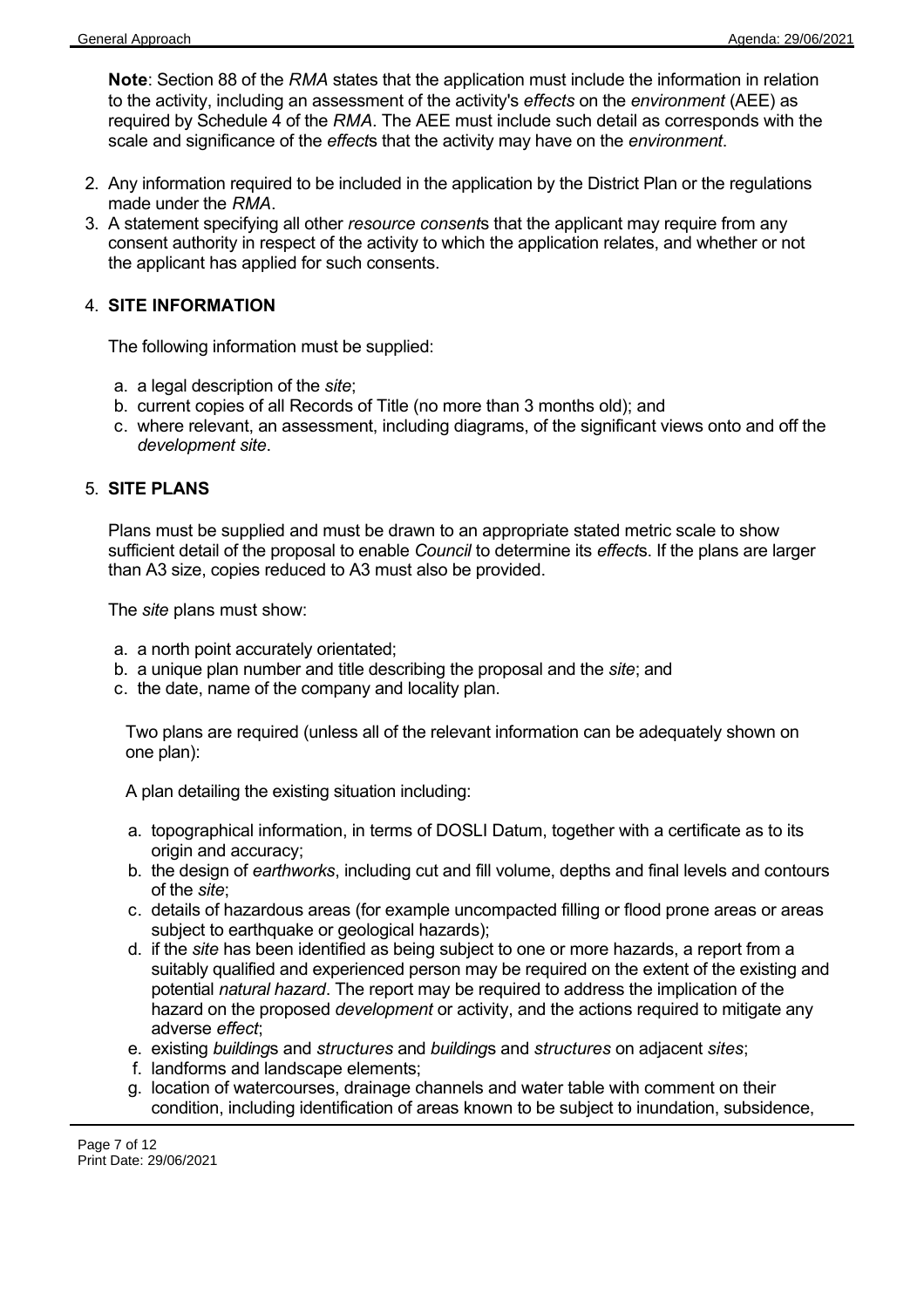slippage or erosion. Measures to be taken to overcome any of these limiting factors must be elaborated on (a flood free *building* area must be provided);

- h. the location and areas of any existing *esplanade reserve*s, esplanade strips or *access strip*s;
- i. all vegetation over 3 metres in *height*, including individual specimens;
- j. existing street names and numbers;
- k. existing easements and covenant areas;
- l. any existing *heritage features* (including *archaeological sites*, cultural sites), *geological features, ecological sites* listed in Schedule 1, *key indigenous trees o*r *key indigenous tree species* listed in Schedule 2*, rare and threatened vegetation species* listed in Schedule 3, *notable trees* or *building*s or sites listed in Schedule 7, 8 and 9); and
- m. existing high voltage electricity *transmission lines* and high pressure gas pipelines.

A plan detailing the proposed *subdivision* including:

- a. the position of all proposed *allotments* and Record of Title *boundaries*;
- b. the areas of all new *allotments*;
- c. indicative *building* positions and indicative *vehicle access* points and *driveways* on street edges;
- d. location and type of all proposed *trees* and other vegetation, including all existing vegetation to be retained; and
- e. a report from a suitably qualified and experienced person to demonstrate that:
	- a. a water supply of sufficient quality and quantity can be provided for the activities proposed for the *subdivision* and that there will be no adverse *effect*s on other users and the water resource itself or on *natural and physical resources*; and
	- b. the disposal of *wastes* generated by the activity proposed for the *subdivision* will have no adverse *effect*s on ground or surface water quality, and that there will be no adverse *effect*s on consumptive water users or on *natural and physical resources*.
- f. for *allotments* in the Rural Water Collection area to be used for *plantation forestry*, information detailing proposed species and the extent of planted areas together with an assessment of the impact on long-term water resources;
- g. three names of any new *road* shall be provided for consideration for the approval of *Council;*
- h. all applications for *subdivisions* fronting a *Strategic Arterial Route* shall be accompanied by evidence of consultation with the New Zealand Transport Agency (NZTA) confirming compliance with NZTA's requirements;
- i. the *legal road* or road reserve proposed to be set aside as new *road*, including all areas of public *open space* intended for recreational purposes, together with drawing sufficient to describe the plan and three dimensional qualities of typical and unique or special areas of the *development*;
- j. formation widths and grades of proposed *road*s and rights of way, parking bays, bus stops and speed control devices;
- k. proposed easement and covenant areas;
- l. the location and widths of new reserves to be created, including any *esplanade reserve*s to be set aside on the survey plan under Section 231 of the *RMA*;
- m. the location and areas of *esplanade strips* proposed to be created under Section 232 of the *RMA* to meet the requirements of the District Plan;
- n. the location and areas of any land below mean high water springs of the sea, or of any part of the bed of a river or lake, which is required under Section 237A of the *RMA* are to be shown on a survey plan as land to be vested in the Crown;
- o. information to show compliance with any other District Plan rules and standards; and
- p. plans and details which demonstrate how the *subdivision* and *development* will meet the Council's Subdivision and Development Principles and Requirements 2012.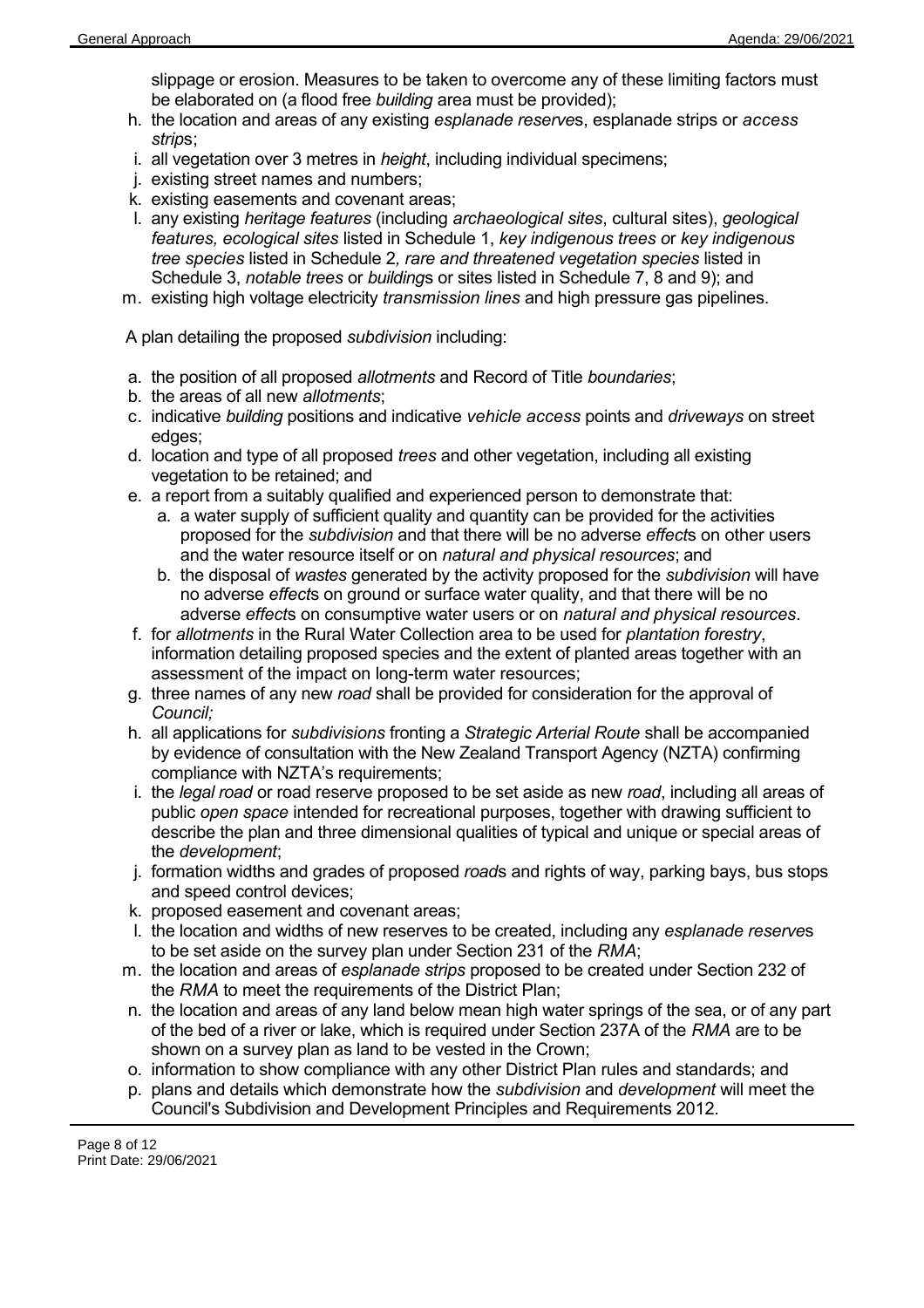- 6. For residential *subdivision*, the applicant may be required to provide an annotated print from the most recent acceptable aerial photograph.
- 7. Where an item listed in the Schedules of Historic Heritage (Schedules 7, 8 and 9) will be affected as a result of or is the subject of a *subdivision* consent application, the information under "Land Use Consent" above may be required.
- 8. Applications for *subdivision* in the Residential and *Working Zones* shall include an assessment of environmental *effects* on upstream and downstream stormwater flows and levels. This shall include a report from a suitably qualified person covering stormwater disposal and inundation issues, including a catchment plan and calculations. The level of detail provided shall reflect the scale of the proposed *development*.

# **Subdivision consent in the Ngārara Development Area, excluding the Waimeha North Neighbourhood Development Area**

The application for a subdivision consent must include the following information:

- 1. All information required in the Subdivision Consents Section.
- 2. For sites adjoining or containing part of an Ecological Site (specifically K066 or K133), an ecological assessment prepared by a suitability qualitied and experienced ecologist that determines:
	- a. the precise extent of Kawakahia wetland (K066) and Ngā Manu Bush (K133) Ecological sites and the potential effect of development on their ecological health, values and sustainability;
	- b. whether the minimum required open space wetland buffer required by the Ngārara Structure Plan (20 and 50 metres) is sufficient to avoid or mitigate effects on the ecological health and protection of indigenous flora and fauna from subdivision and/or development activities; and
	- c. whether other additional measures are necessary to avoid or mitigate effects.
- 3. An Environmental Management Plan (EMP), to be prepared in consultation with Council, that includes the following matters:
	- a. the identification and protection of threatened wetland plant, bird and fish species;
	- b. the design and management of wetland systems to ensure ecological health is maintained;
	- c. the design and management of watercourses to ensure corridors are maintained for movement of freshwater fish;
	- d. the integration of waterways with stormwater management systems to ensure water quality is maintained and ecological values are protected;
	- e. integrated planting for shelter, screening and public open space;
	- f. timeframes to complete any works required; and
	- g. monitoring and reporting to Council on the achievement of the EMP's intended outcomes, including a timeframe for monitoring and reporting.
- 4. Integrated Transport Assessment to identify:
	- a. whether or not traffic effects on the local and regional road networks are manageable; and
	- b. what measures are necessary to avoid, remedy or mitigate these effects to an acceptable level.
- 5. Ownership arrangements and covenants to apply on an ongoing basis to public and private areas.

Page 9 of 12 Print Date: 29/06/2021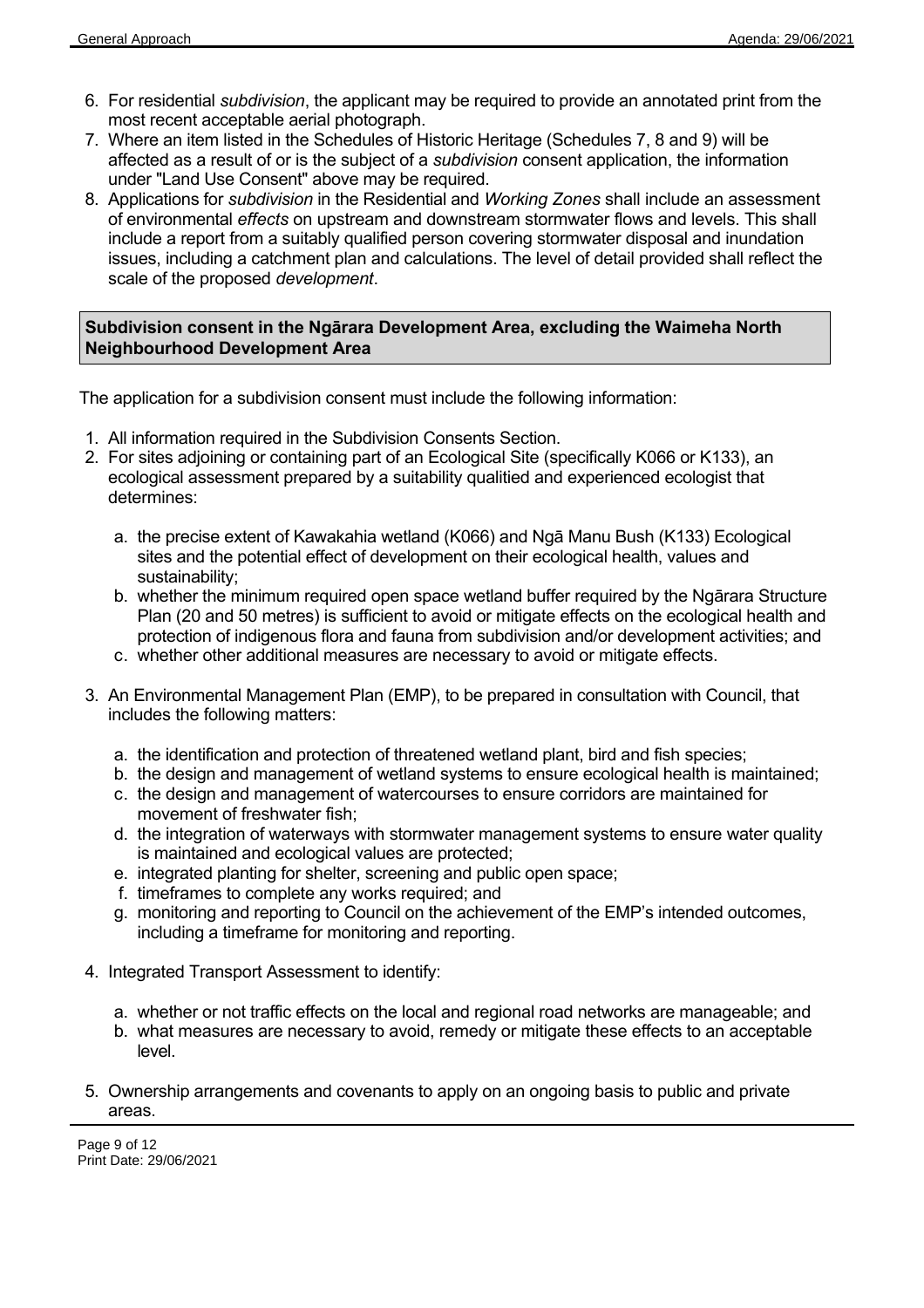# **Land use consents in the Ngārara Development Area, excluding the Waimeha North Neighbourhood Development Area.**

The application for a land use consent must include the following information:

- 1. All information required in the Land Use Consent section of this chapter.
- 2. A Master Plan for the site, detailing:
	- a. Roading and access arrangements;
	- b. Infrastructure servicing (waste water, water, power and telecommunications);
	- c. Stormwater management systems;
	- d. Proposed land uses and activities and their specific location;
	- e. Development controls for residential and non-residential activities; and
	- f. Any open spaces within the site.
- 3. A Landscape Concept Plan for the subdivision and/or development containing form, character, activities and typical materials.
- 4. An Earthworks Plan, showing cut and fill, and vegetation to be retained or removed.
- 5. For sites adjoining or containing part of an Ecological Site (specifically K066 or K133), an ecological assessment prepared by a suitability qualitied and experienced ecologist that determines:
	- a. the precise extent of Kawakahia wetland (K066) and Ngā Manu Bush (K133) Ecological sites and the potential effect of development on their ecological health, values and sustainability;
	- b. whether the minimum required open space wetland buffer required by the Ngārara Structure Plan (20 and 50 metres) is sufficient to avoid or mitigate effects on the ecological health and protection of indigenous flora and fauna from subdivision and/or development activities; and
	- c. whether other additional measures are necessary to avoid or mitigate effects.
- 6. An Environmental Management Plan (EMP), to be prepared in consultation with Council, that includes the following matters:
	- a. the identification and protection of threatened wetland plant, bird and fish species;
	- b. the design and management of wetland systems to ensure ecological health is maintained; c. the design and management of watercourses to ensure corridors are maintained for
	- movement of freshwater fish;the integration of waterways with stormwater management systems to ensure water quality is maintained and ecological values are protected;
	- d. integrated planting for shelter, screening and public open space;
	- e. timeframes to complete any works required; and
	- f. monitoring and reporting to Council on the achievement of the EMP's intended outcomes, including a timeframe for monitoring and reporting.
	- g. Integrated Transport Assessment to identify:
	- h. whether or not traffic effects on the local and regional road networks are manageable; and
	- i. what measures are necessary to avoid, remedy or mitigate these effects to an acceptable level.
- 7. Stormwater Assessment confirming that the proposed development will comply with the Subdivision and Development Principles and Requirements 2012.
- 8. Ownership arrangements and covenants to apply on an ongoing basis to public and private areas.

Page 10 of 12 Print Date: 29/06/2021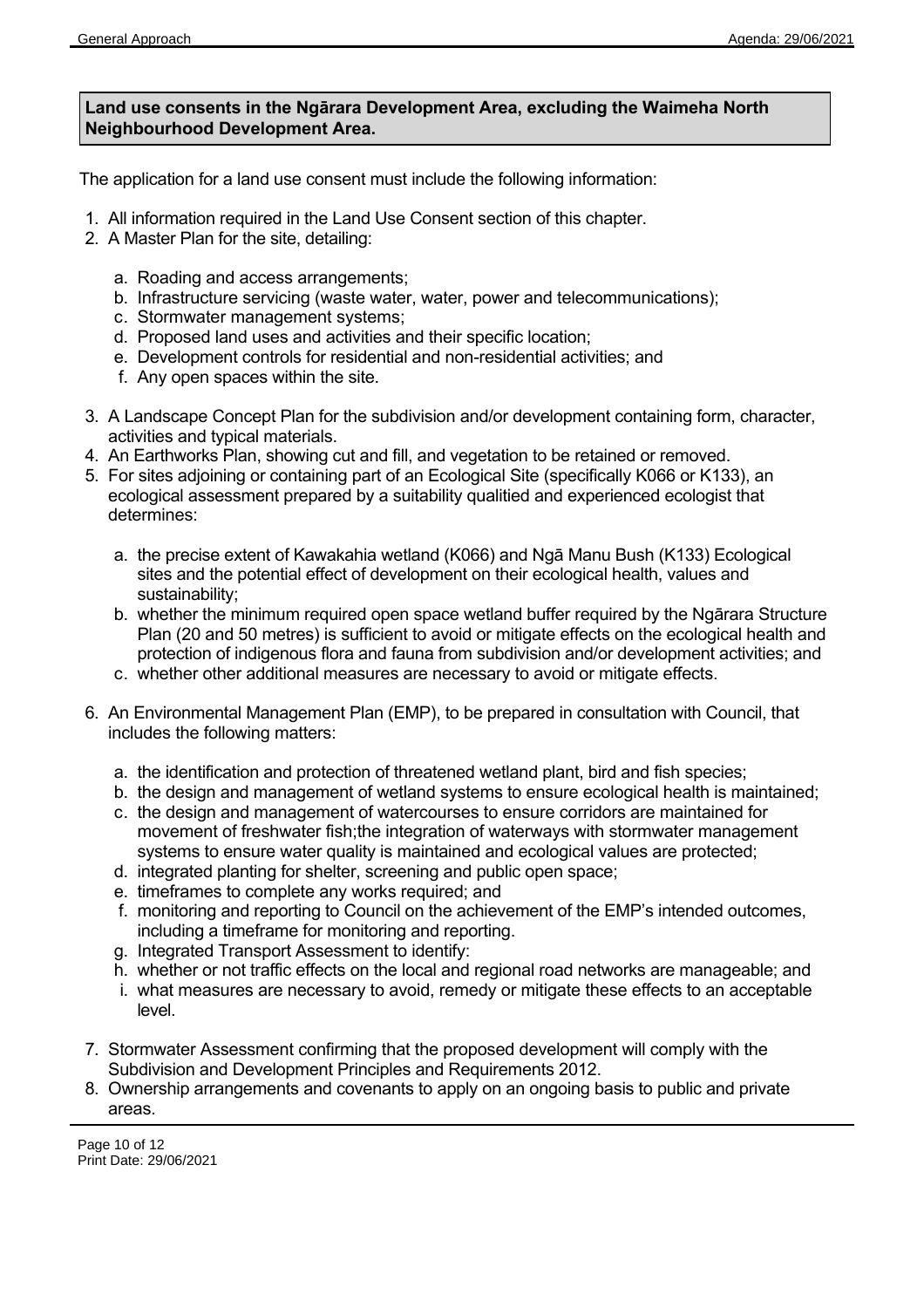# **Structure Plans**

*Structure plans* comprise one or more maps, plans or diagrammatic representations of the proposed layout, features, character and links for areas being developed or redeveloped. The maps or plans do not define individual *allotment boundaries* or the physical form of *building*s and *structures*. The maps, plans or representations are supported by text explaining the background to the issues which initiated the *structure plan* and the management approaches to be used to deal with those issues. A new *structure plan* can only be introduced into the District Plan via the plan change process as outlined in Schedule 1 of the *RMA*.

The process for determining what to include in the *structure plan* starts with an analysis of the *site*. Typically this commences with a *site* visit prior to consideration of *structure plan* design issues. A sieve mapping process is used to identify and display constraints and opportunities. This includes considering the:

- 1. landform and topography;
- 2. geology (as relevant);
- 3. vegetation and ecology;
- 4. hydrology/natural drainage systems;
- 5. *historic heritage* including *waahi tapu* and *archaeological sites;*
- 6. solar access and shading;
- 7. *amenity values* and special characteristics;
- 8. connectivity opportunities;
- 9. existing physical resources; and
- 10. existing *infrastructure*.

This must include the *site* and the neighbouring *properties*. The assessment of existing physical and cultural features will largely determine the type, location and density of *buildings*.

Features that are represented in, and managed through, a *structure plan*, include:

- 1. the type and location of land uses that will be provided for, including *development* type, density and staging;
- 2. multi-modal transport links and connectivity, including *roads*, cycleways, bridleways and walkways networks, and public transport routes;
- 3. the location, type, scale and staging of *infrastructure* required to service an area, including stormwater, water and sewerage;
- 4. landscape character and amenity;
- 5. *natural hazards;*
- 6. the provision of *community facilities* and reserves;
- 7. the protection of sites, features or values (cultural, ecological, historical or amenity related);
- 8. areas of contamination and the rehabilitation standards required; and
- 9. protection, safety and access requirements of existing *Network Utility infrastructure*, including consideration of potential *reverse sensitivity effect.*

# **Monitoring**

## **Introduction**

Page 11 of 12 Print Date: 29/06/2021